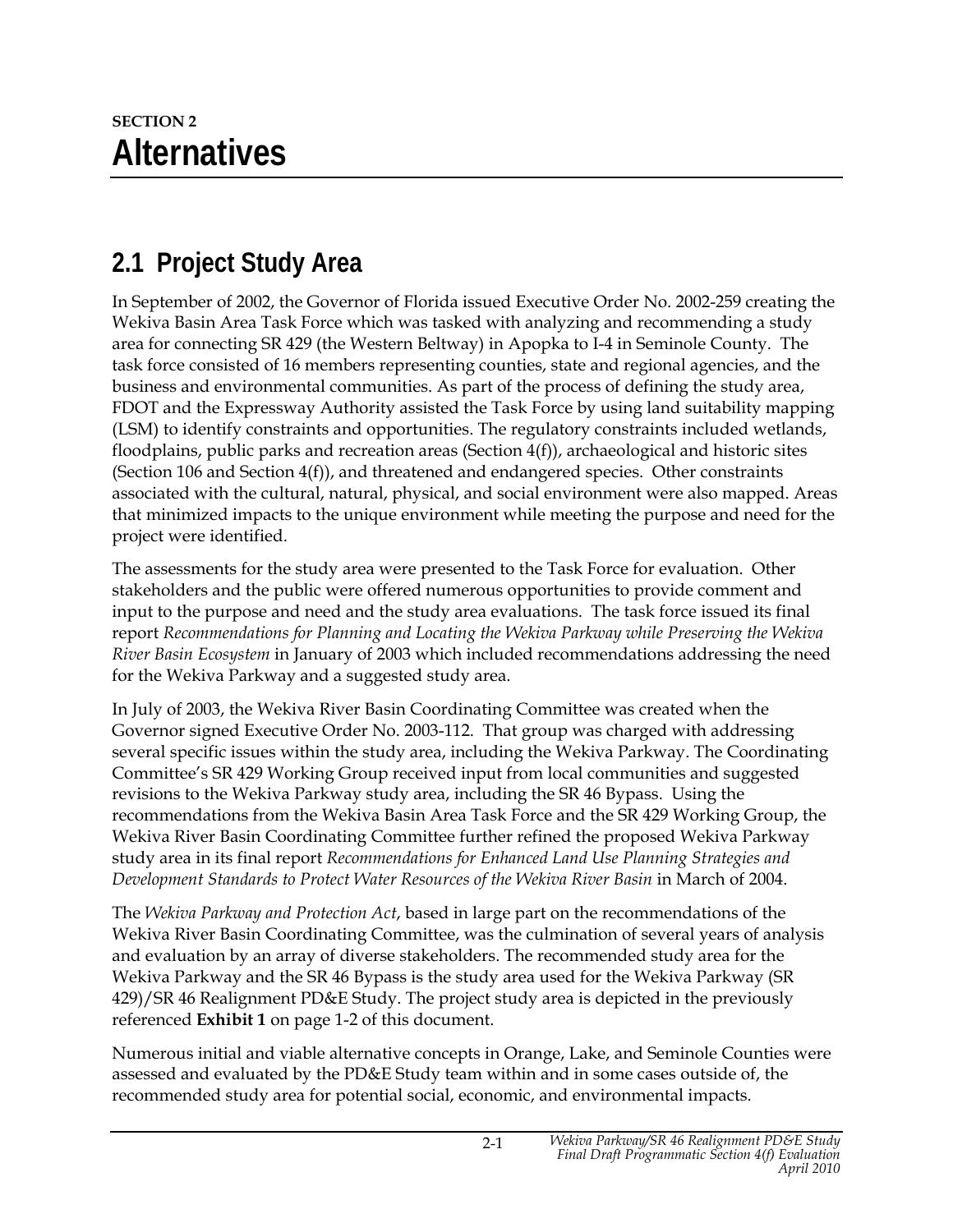Coordination activities with local and state governmental agencies, as well as many other stakeholders, and various public involvement efforts have been extensive. The Wekiva Parkway (SR 429)/SR 46 Realignment PD&E Study *Environmental Assessment* documents in detail the No Build Alternative and describes the process whereby the alignment alternatives for the proposed Wekiva Parkway and SR 46 Realignment were developed, analyzed and evaluated by the study team. The following subsections mainly focus on the alternatives considered from the Orange/Lake County line in the Neighborhood Lakes area to east of the Wekiva River in Seminole County, which is the project area where the Section 4(f) lands addressed in this *Programmatic Section 4(f) Evaluation* are located.

# **2.2 No Build (Do Nothing) Alternative**

The No Build Alternative assumes that a major new expressway is not provided within the project study area. Only those projects for which funding is committed in the Expressway Authority's *2030 Expressway Master Plan* (adopted March 2006) and METROPLAN ORLANDO's *2025 Long Range Transportation Plan Update* (adopted September 2004*)* are assumed to be provided to meet the transportation need.

The benefits of the No Build Alternative include the absence of long term impacts such as community displacements and natural environmental intrusion, as well as short term operational impacts associated with actual construction of a major new expressway. However, long term benefits associated with serving future traffic demands, acquiring additional conservation lands, and providing enhanced wildlife habitat connectivity will not be realized with this alternative. Many of the existing roadways within the project study area are currently operating at less than desirable service levels. Operating conditions are projected to worsen in the future, increasing travel time from delays and vehicle crashes due to congestion. Traffic on SR 46 in the area of the Section 4(f) lands is projected to increase by 58% over the next 20 years; the facility currently operates at LOS "F". Also, improved wildlife habitat connectivity between the Section 4(f) lands will not be achieved and wildlife-vehicle conflicts will continue under the No Build scenario.

Specifically, the No Build Alternative will offer no benefits to address the existing or projected future traffic congestion on SR 46. The existing two-lane arterial road does not meet the current design standards for safety and capacity. As discussed under subsection 1.2 (Project Purpose and Need), FDOT data indicates SR 46 through Lake and Seminole Counties has a high rate of vehicle crashes and resultant deaths and injuries. In 2004 alone, 20 people died in vehicle crashes on SR 46 in Lake and Seminole Counties. On a per mile basis, the section of SR 46 through Lake County is the most dangerous roadway in Central Florida based on analysis of FDOT crash data. The section of SR 46 through Seminole County is the region's second most dangerous stretch of road.

As previously discussed in subsection 1.2 (Project Purpose and Need), over 50 Florida black bears have been killed in collisions with vehicles in the past 20 years along SR 46 in Lake County between Mt. Plymouth Road (CR 435) and the Wekiva River bridge. Two wildlife crossings, a 26-foot culvert built in 1994 and a 52-foot bridge structure built in 2004, have somewhat reduced the incidence of wildlife-vehicle conflicts; however, those existing crossings are used primarily by larger species and do not provide habitat connectivity for smaller species. The Wekiva Parkway will replace those structures, as well as the existing 561-foot Wekiva River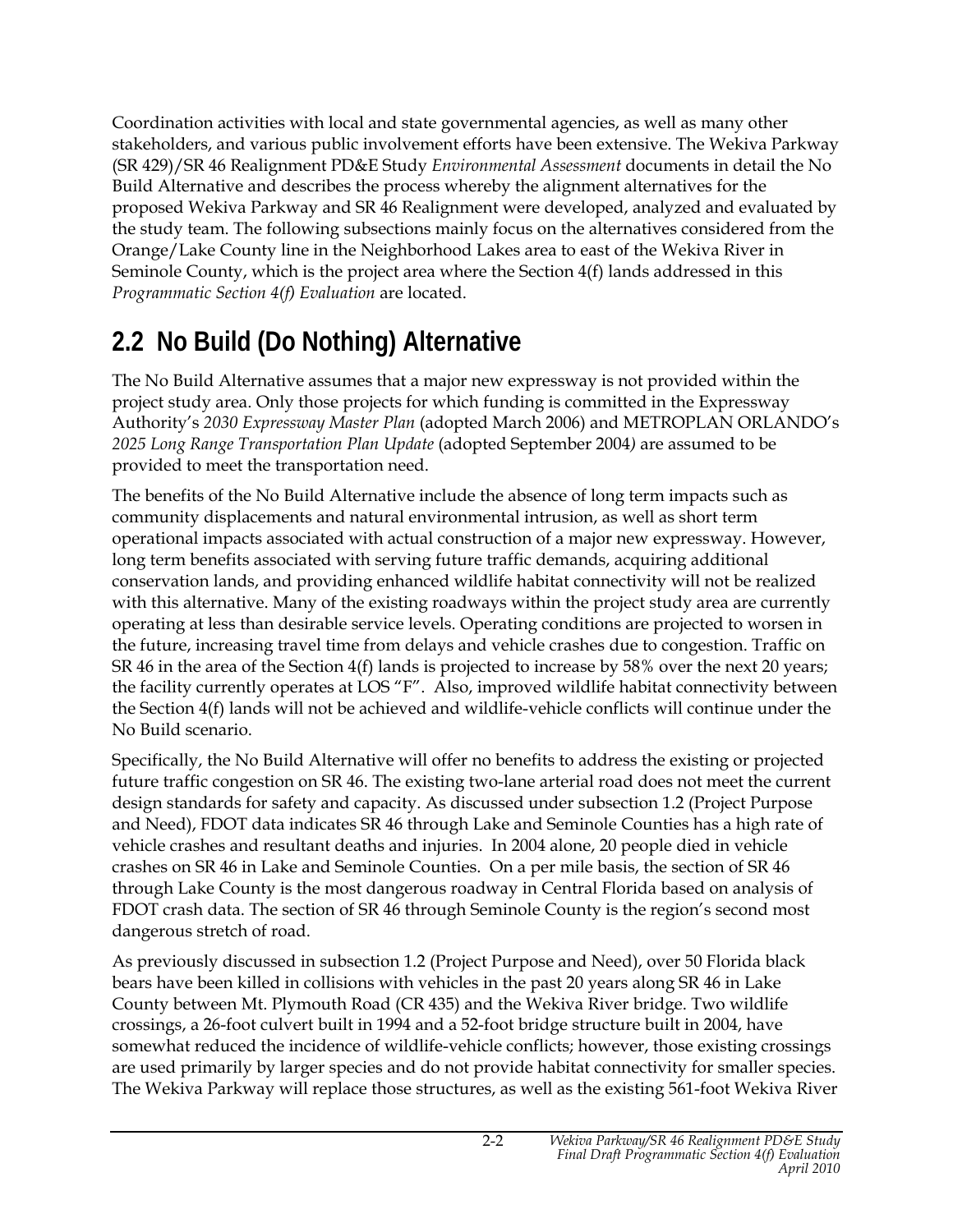bridge, with a total of 7,710 feet of wildlife bridging from west of Old McDonald Road to east of the Wekiva River in immediate proximity to the Section 4(f) public lands. The proposed parallel service road also incorporates wildlife bridging of similar lengths in these locations. These long bridge spans will greatly improve wildlife habitat connectivity between Seminole State Forest and Rock Springs Run State Reserve, and further reduce the number of wildlife fatalities.

SR 46 is one of only three east-west travel options within a 25-mile envelope. The No Build Alternative will result in a higher number of wildlife-vehicle collisions as traffic increases along the existing rural roadway.

The distinct advantages and disadvantages associated with the No Build Alternative are described below.

#### *Advantages*

- No impedance to traffic flow during construction,
- No expenditure of funds for right of way acquisition, engineering, design or construction,
- No impact to the adjacent natural, physical, and human environments, and
- No disruption to existing land uses due to construction related activities.

#### *Disadvantages*

- Increase in traffic congestion, resulting in unacceptable levels of service and an increase in road user costs,
- Increase in vehicle crashes associated with increased traffic volumes on an inadequate roadway network, as well as an increase in wildlife-vehicle conflicts,
- Increase in level of wildlife habitat fragmentation in the Wekiva-Ocala Greenway,
- Increase in carbon monoxide levels and other air pollutants caused by an increase in traffic congestion,
- Increase in maintenance costs due to roadway and structure deterioration,
- Increase in emergency service response time due to heavy congestion,
- Increase in evacuation time during weather emergencies as a result of heavy congestion.
- The No Build Alternative would not meet the Purpose and Need for the project.

# **2.3 Initial and Viable Alignment Alternatives**

During the initial and viable alternatives phases of the PD&E Study, numerous alignment alternatives were developed and evaluated. The PD&E Study team has fully evaluated and documented all potential alternatives within, or originating within, the study area.

Following the Initial Alternatives Public Workshops, the Orange County Environmental Protection Division (OCEPD) identified corridor constraints and made a request that the final alignment of the Wekiva Parkway avoid impacts to two conservation properties recently purchased by Orange County, as well as a seepage spring located on private property (refer to **Appendix C** for correspondence). Due to the OCEPD request, several initial alignment alternatives were eliminated from further evaluation through the Orange County portion of the study area in order to avoid the conservation lands. The remaining initial alignments were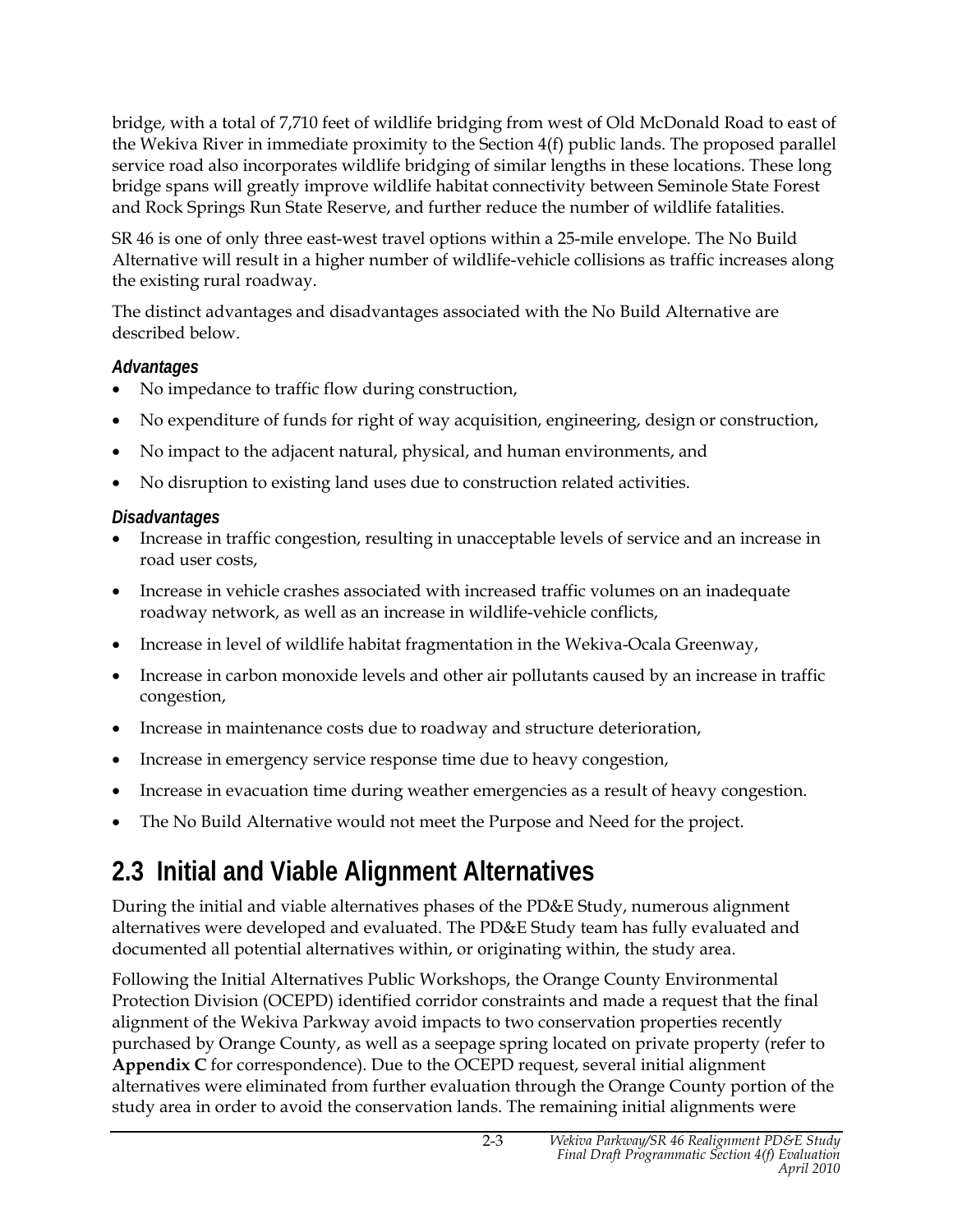further modified and refined due to design considerations and to avoid and/or minimize impacts to the following constraints: Section 4(f) lands, the OCEPD conservation lands, a historic resource that is potentially eligible for NRHP listing, floodplains, and sensitive wildlife habitat. These refined alignments through Orange County affected specific alignments into east Lake County.

An initial Lake County East alternative, farthest south of existing SR 46, passed through the northwest portion of the Rock Springs Run State Reserve and an uplands portion of Wekiva River Mitigation Bank property. This alignment was eliminated from further evaluation following the Initial Alternatives Public Workshops due to objections from the FDEP, Division of Recreation and Parks, the PD&E Study Environmental Advisory Committee, the Seminole Soil and Water Conservation Commission, and several environmental groups that compose the Wekiva Coalition. Several other alternatives closer to SR 46 with less impact to Rock Springs Run State Reserve were further developed as viable alternatives. Those alignment alternatives also had access options, including partial or full interchanges. Three alignment alternatives in Neighborhood Lakes were selected for further evaluation: one that was as far west as possible, one as far east as possible, and one through the central section of the property. This resulted in numerous viable alignment alternatives from the Orange/Lake County line to the Wekiva River that were presented at the Viable Alternatives Public Workshops. Since they were within the study area, and paralleled or followed existing SR 46, each of these alignments had unavoidable impacts to the Seminole State Forest and Rock Springs Run State Reserve.

In Seminole County just east of the Wekiva River, the initial and viable alternatives followed existing SR 46. However, an additional 70 feet of right-of way was needed for the viable alternative. The widening would have to be either to the north or to the south. On the north lies the Lower Wekiva River Preserve State Park; on the south there is significant residential development. Residents and local elected officials strongly opposed the south widening option at, and in meetings following, the Viable Alternatives Public Workshops.

**Therefore, impacts to Section 4(f) lands are unavoidable by roadway alignment shifts, because in Seminole County alternative alignments would result in substantial adverse social and economic impacts, and in Lake County East alternative alignments would require the use of more Section 4(f) lands resulting in impacts of greater magnitude when compared to the proposed use of Section 4(f) lands.** 

# **2.4 Proposed Alignment Alternative**

### *Fulfills Purpose and Need*

The proposed alternative will achieve regional connectivity through implementation of the missing segment of the Western Beltway (SR 429) and provide a safe, high capacity east-west travel facility to replace portions of SR 46. The Traffic Report prepared for the PD&E Study determined that the existing roadway network is inadequate and traditional widening of SR 46 will not accommodate projected demand. The proposed improvements will meet the increased travel demand from population growth in an environmentally sensitive and compatible manner, including enhanced wildlife habitat connectivity.

### *Unavoidable Section 4(f) Land Impacts Due to Proximity to Existing SR 46*

The existing SR 46 right-of-way width varies from approximately 66 feet to 100 feet from the Neighborhood Lakes area to west of the Wekiva River. The proposed alignment requires a 300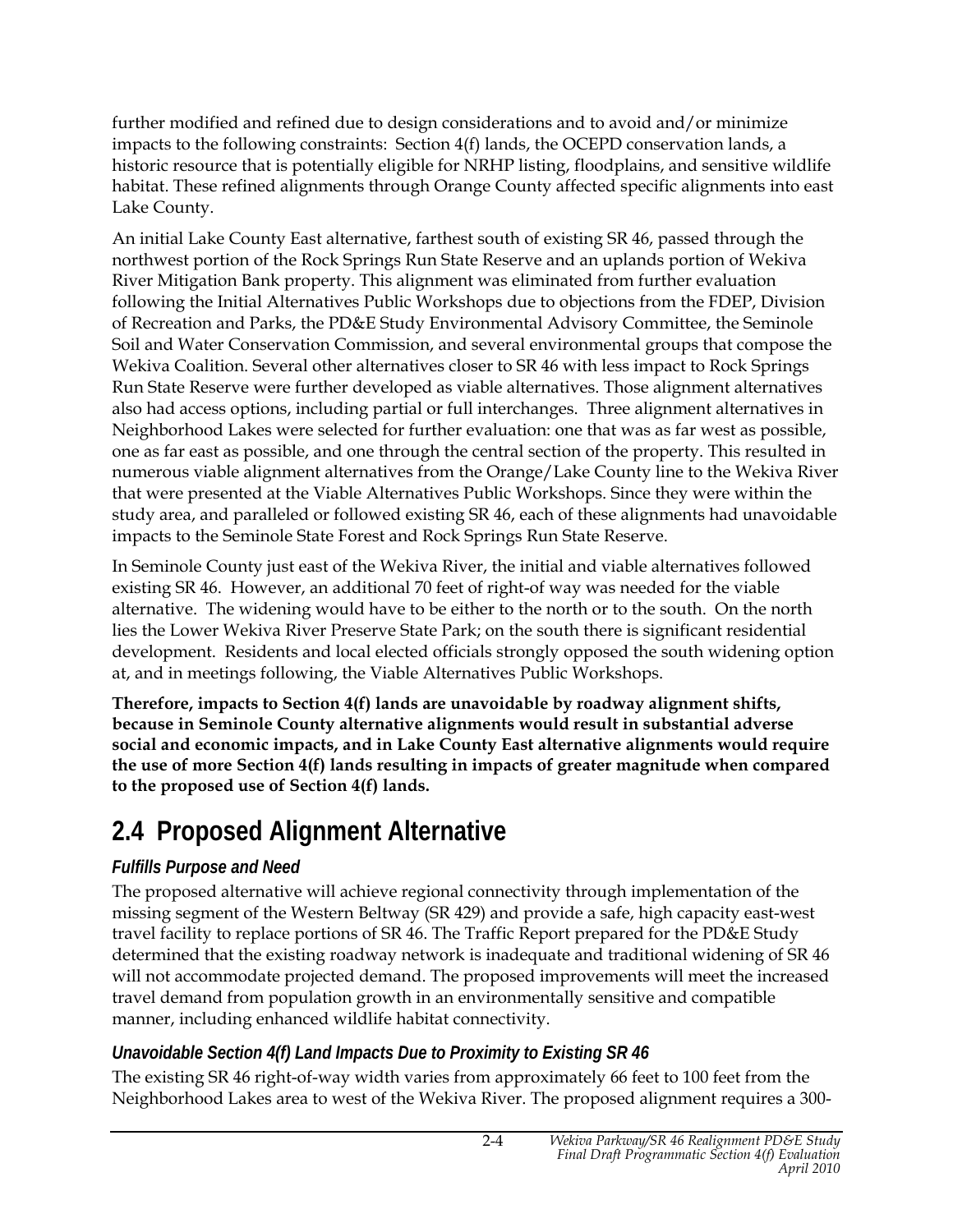foot right-of-way for a rural expressway. The two-lane, two-way service road parallel to the Wekiva Parkway would be constructed within the previously identified right-of-way for Wekiva Parkway. The existing SR 46 right-of-way for the two-lane rural arterial is not sufficient to accommodate a limited access expressway, and the existing horizontal alignment does not meet the curve criteria for an expressway typical section. In addition to requiring additional right-of-way for an expressway typical section, existing SR 46 will need to remain open during construction of Wekiva Parkway, as it is the only east-west corridor between the Mount Dora area in Lake County and the I-4/ Sanford area in Seminole County.

Seminole State Forest and Rock Springs Run State Reserve are on the north and south sides, respectively, of existing SR 46 right-of-way through east Lake County. Lower Wekiva River Preserve State Park is adjacent to the northern right-of-way of SR 46 in Seminole County, east of the Wekiva River. The proposed Wekiva Parkway is to be constructed on essentially the same alignment as SR 46 through the area where the Section  $4(f)$  properties are located, and the Wekiva River crossing must be at approximately the same location as the existing bridge. However, impacts to these state lands are unavoidable as the geometric constraints prevent utilizing only the existing two-lane SR 46 right-of-way. Efforts to minimize environmental impacts and to balance impacts to private property and publicly owned land through this section of the project study area have been the primary focus in identifying alternative alignments and access concepts.

# **2.5 Improvements without using Section 4(f) Property**

As previously discussed, Rock Springs Run State Reserve is south of the existing SR 46 alignment, and Seminole State Forest and Lower Wekiva River Preserve State Park are north of the roadway. The proposed Wekiva Parkway is to be constructed on essentially the same alignment as SR 46 through the area where the Section  $4(f)$  properties are located, and the Wekiva River crossing must be at approximately the same location as the existing bridge in order to avoid even greater impacts. However, impacts to these state lands are unavoidable as the geometric constraints prevent utilizing only the existing two-lane SR 46 right-of-way. Several alternatives through this area were developed to minimize impacts to residences adjacent to SR 46, while also minimizing environmental impacts and maximizing use of the parcels identified for acquisition for Wekiva Parkway right-of-way and conservation lands in the *Wekiva Parkway and Protection Act*. A summary of the viable alternatives evaluation leading to identification of the proposed alignment alternative near the Section 4(f) lands in Lake County East and Seminole County is provided below.

## **2.5.1 Lake County East Alternatives**

### **Rock Springs Run State Reserve and Seminole State Forest Area**

From west of Old McDonald Road to the Wekiva River, the proposed alternative would replace the existing SR 46 two-lane roadway with a four-lane (expandable to six-lanes in the median) rural expressway within a 300-foot limited access right-of-way. As previously mentioned, a two-lane, two-way non-tolled service road would be parallel to and on the north side of the expressway, within the previously identified 300-foot right-of-way from north of the Wekiva Parkway interchange near Neighborhood Lakes to just east of the Wekiva River . The service road would provide access to and circulation between the privately owned properties west of

2-5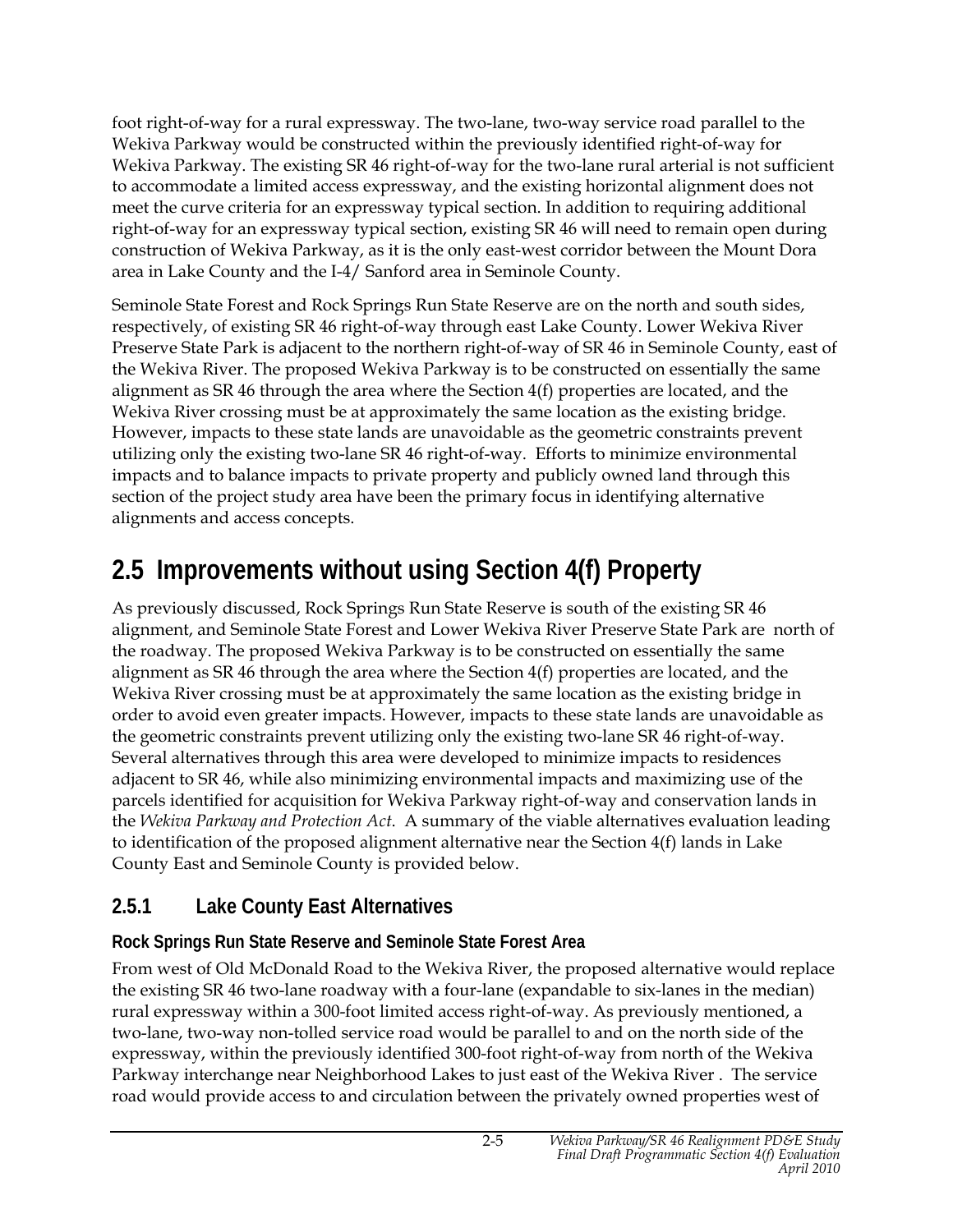the Wekiva River, as well as access to Rock Springs Run State Reserve and Seminole State Forest. In addition to providing access, the service road would provide area residents with a non-tolled alternative for local trips.

#### **Previously Proposed Alternatives**

Previous access alternatives (developed for a non-tolled expressway prior to 2009) for providing access to the cluster of residential properties in the vicinity of the "hump" in SR 46 and to the residential properties west of the Wekiva River included:

#### *Split Diamond Interchange Access Alternative*

The split diamond interchange concept consists of two half-diamond interchanges with a cul de sac remnant of SR 46 remaining open for local residential traffic to access the directional interchanges:

- A half-diamond interchange in the location of the existing SR 46/CR 46A intersection would provide access to and from the west.
- A second half-diamond interchange located between Wekiva Pines Country Estates and Wekiva River Road would provide access to and from the east.

#### *Two Full Interchanges Access Alternative*

- A full interchange in the location of the existing SR 46/CR 46A intersection, and
- A full interchange located between Wekiva Pines Country Estates and Wekiva River Road.

#### *Agency Coordination*

Because of the low projected traffic demand generated by the residential enclaves, and after comparison of right-of-way and construction costs, the proposed alternative was, initially, the split diamond concept; however, the proposed alternative was modified to include two full interchanges due to the following agency consultation:

- The Wekiva River Basin Commission (June 1, 2007 meeting) requested FDOT to consider the two full interchanges concept given concerns about remnants of existing SR 46 remaining open with the split diamond alternative, which could diminish the enhanced wildlife habitat connectivity provided by the proposed bridging through the area.
- The Lake County Commission (June 5, 2007 meeting) indicated a similar preference for the two full interchanges concept.
- During a project coordination meeting in Tallahassee (July 17, 2007), FDEP senior staff emphasized that having the two full interchanges concept in the proposed alternative, to eliminate local traffic on remnants of SR 46 that would occur with the split-diamond concept, was critical to their continued support of the Wekiva Parkway project.

### **Currently Proposed Alternative**

Due to the need for tolling for project financial feasibility identified in 2009, and the required addition of the service road with associated bridges over the wildlife corridors, the split or full interchanges are no longer required for access. In addition, the service road concept does not leave a continuous at-grade SR 46 roadway through the wildlife corridor areas. Because the service road is within the proposed right-of-way for Wekiva Parkway, impacts to the state lands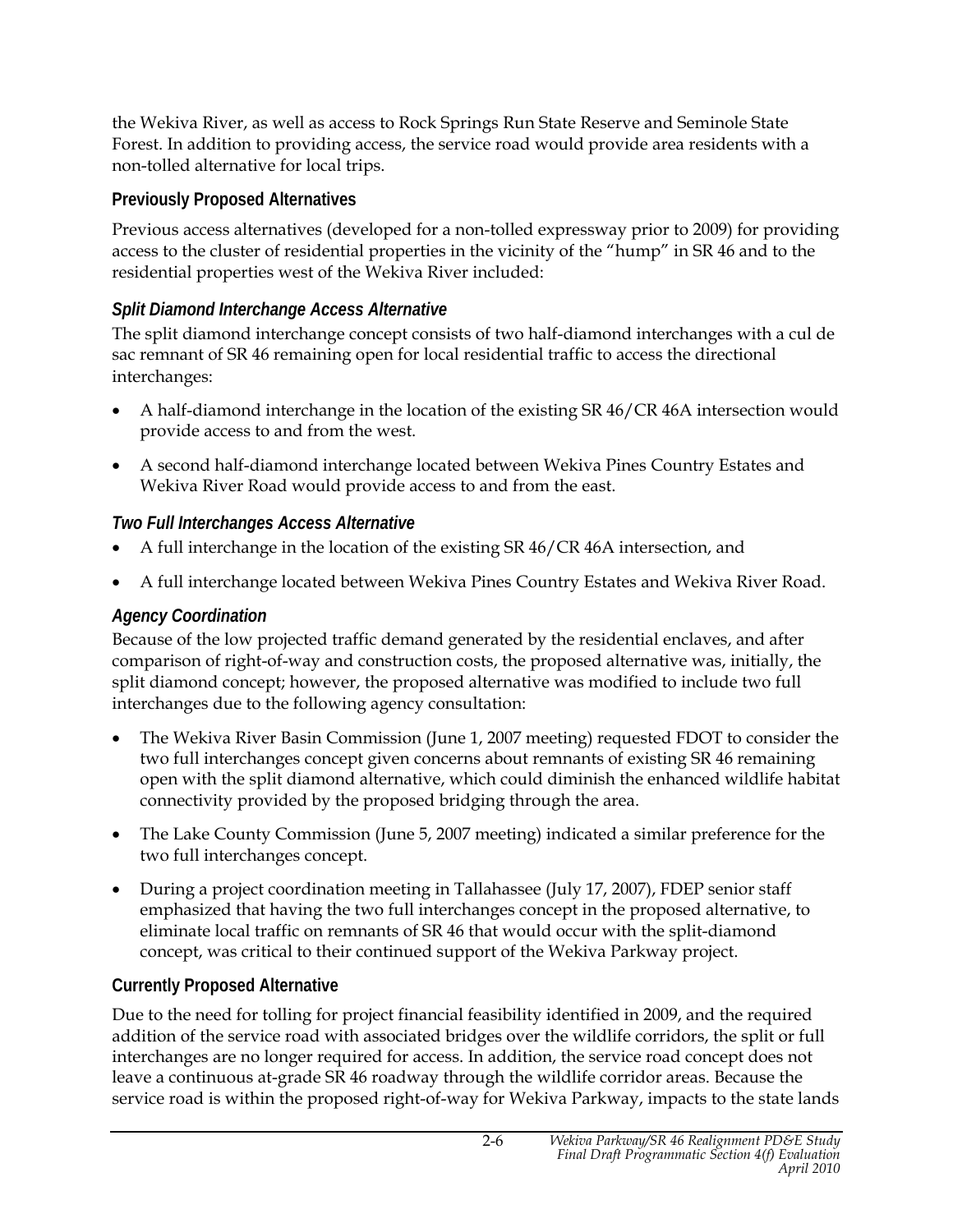adjacent to SR 46 would be substantially less than either of the previous access alternatives. The project study team met with citizens, elected officials and members of the environmental stakeholder community in September 2009 and with FDEP senior staff in November 2009 during development and analysis of the service road concept to solicit input for the proposed preliminary design. A Public Workshop on the service road concept was held in December 2009 in the east Lake County study area.

#### *Proposed Alternative Recommendation*

- **Impacts to the** *Rock Springs Run State Reserve* **and** *Seminole State Forest* **are unavoidable as these resources are located immediately adjacent to the SR 46 right-of-way.**
- **Therefore, it is not feasible and prudent to avoid the** *Rock Springs Run State Reserve* **and** *Seminole State Forest* **Section 4(f) lands by roadway design or transportation management techniques.**

### **2.5.2 Seminole County Alternatives**

#### **Near Lower Wekiva River Preserve State Park**

The proposed improvements in Seminole County involve placing the Wekiva Parkway mainline in the center of the right-of-way between two one-way frontage roads for local access. This concept requires approximately 270 feet of right-of-way. The existing SR 46 right-of-way is 200 feet wide. In this area east of the Wekiva River, two viable alternatives were examined along the SR 46 corridor:

#### *South Widening Alternative*

The South Widening Alternative involves acquiring approximately 70 feet of additional rightof-way to the south of SR 46, which impacts a significant number of residential parcels. The South Widening Alternative avoids use of Section 4(f) lands.

#### *North Widening Alternative*

The North Widening Alternative involves acquiring right-of-way to the north of SR 46, which impacts Section 4(f) lands of the Lower Wekiva River Preserve State Park, and requires relocation of a 26-inch natural gas pipeline within a 50-foot easement north of existing SR 46.

### *Comparison Evaluation*

- The North Alternative requires additional costs for the gas line relocation and easement;
- However, those utility relocation costs are significantly less than the right-of-way costs for the South Alternative due to the higher land/improved property values.

### *Agency Coordination*

• The Seminole County Expressway Authority has indicated a strong preference for the North Alternative to avoid significant impacts to the residential areas south of SR 46.

2-7

• FDEP indicated their preference for the South Alternative to avoid impacts to the Lower Wekiva River Preserve State Park. However, FDEP did acknowledge the difficulty of acceptance of the South Alternative for residents and County leaders, and indicated a willingness to work with FDOT on the North Widening Alternative.